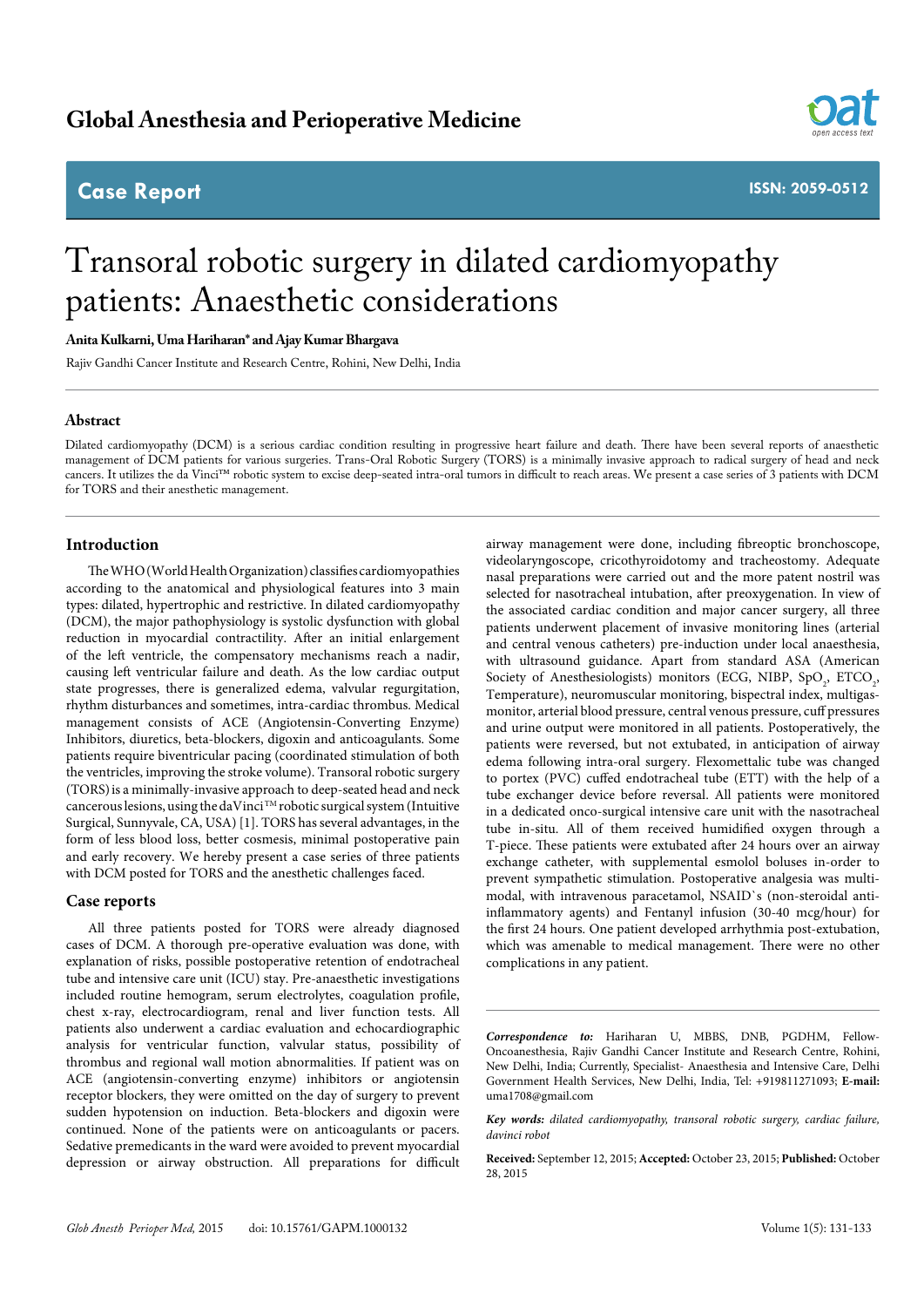#### **Case 1**

A 60 year old, 62 Kg, hypertensive, male patient with DCM and growth on posterior aspect of the tongue was posted for TORS. He was a reformed smoker and alcoholic. There was no history of atrial fibrillation or endocarditis. On chest X-ray, there was cardiomegaly and ECG (electrocardiogram) showed occasional missed beats. Echocardigraphy showed global hypokinesia, reduced LV (left ventricular) systolic function with septal wall motion abnormality, mildly dilated LA (left atrium) and left ventricular ejection fraction (LVEF) = 35%. He was on oral tablets (Tab.) Torsemide 10 mg BD (twice daily), Tab. Carvedilol 12.5 mg OD (once daily), Tab. Telmisartan 40 mg BD and Tab. Rosuvastatin 10 mg OD. After applying all monitors (including invasive lines), anesthesia was induced with intravenous (I.V) Midazolam (1mg), Fentanyl (100 mcg), Morphine (6 mg) and Etomidate (8 mg). C-MAC<sup>TM</sup> videolaryngoscope was used for guiding the nasotracheal tube into the vocal cords. I.V Esmolol bolus (60 mg) followed by infusion were given to suppress the sympathetic response during the insertion of mouth gag and robotic instruments. Anesthesia was maintained with O2+Air+Desflurane. Patient maintained his vital parameters (Pulse, blood pressure, Airway pressure, CVP) within normal limits throughout. Esmolol infusion was continued till the removal of mouth-gag and then tapered off. After the surgery, the patient was reversed, but not extubated. Flexomettalic tube was changed to cuffed PVC (polyvinyl chloride) tube and he was transferred to the ICU (intensive care unit) for overnight retention of tube and continued monitoring. He was extubated the next day over a tube exchanger device and then shifted to the ward after 48 hours. All his preoperative cardiac medicines were continued and the patient was asked to regularly follow-up with the cardiologist and the oncosurgeon.

## **Case 2**

A 59 year old, 66 Kg male patient diagnosed to have carcinoma of left base of tongue with DCM was posted for TORS. He was a chronic smoker, with history of palpitations and hypertension. He had been hospitalized 6 months back for cardiac failure and was currently on the following medications: Tab Telmisartan 40 mg BD, Tab Eplerenone (aldosterone receptor antagonists) 25 mg OD and Tab Carvedilol (selective beta blocker) 6.25 mg OD. All blood investigations were within normal limits. Chest X-ray showed cardiomegaly and ECG showed occasional ectopics. Echocardiography showed severe global hypokinesia, paradoxical septal wall motion abnormality, reduced systolic function, grade 2 diastolic dysfunction, dilated LV cavity.and LVEF = 34%. Preoperative vitals were: Pulse 80/min, B.P 120/82 mmHg and SpO2 98%. Invasive monitoring was instituted along with routine monitors. After preoxygenation, I.V induction with midazolam 2 mg, Fentanyl 120 mcg, Morphine 6mg and Etomidate 10mg was done. For attenuation of intubation response, I.V Esmolol bolus was given @ 1 mg/Kg. A flexomettalic tube was inserted nasotracheally under videolaryngoscopic guidance. Muscle relaxant given after confirming tube position and continuous vecuronium infusion started. Anesthesia was maintained with O2+Air+Sevoflurane. During surgery, heart rate was maintained between 68-82/min, BP range 110-140 systolic/70-80 diastolic mmHg, central venous pressure (CVP) 6-9 cms of H2O and urine output 40ml/hour. In order to attenuate the sympathetic stimulation caused by mouth gag and insertion of robotic instruments into the oral cavity, Esmolol infusion @ 0.3 mg/Kg/min was started and continued till removal of mouth gag. After de-docking, nasogastric tube was inserted through the other nostril and a softened portex (PVC) tube railroaded over a tube exchanger device. Patient was not extubated and shifted to the ICU for observation and monitoring. Postoperative analgesia was with I.V paracetamol and continuous morphine infusion  $\omega$  1 – 3 mg/hour. He was extubated the next day over an airway exchange catheter. The rest of the perioperative course was uneventful.

# **Case 3**

A 40 year old, 70 Kg, male patient with hypertension and DCM was posted for TORS. He had history of chronic tobacco intake. His blood investigations were normal. Chest Xray revealed cardiomegaly. ECG showed T inversion in antero-lateral leads. Echocardiography revealed severely reduced LV systolic function, global hypokinesia, mild MVP (mitral valve prolapse), trivial MR/TR (mitral/tricuspid regurgitation) and LVEF = 28%. He had mild trismus, reduced mouth opening and Mallampati grade 3 on airway assessment. Awake-FOB guided nasotrachaeal intubation was planned after upper airway anesthesia, preoxygenation and mild I.V sedation (Midazolam 1 mg + Fentanyl 20 mcg). To attenuate the response to intubation, continuous Esmolol infusion (@15 mg/min) was started along with invasive monitoring. I.V Etomidate (12 mg) and Atracurium bolus (30 mg), followed by infusion (30 mg/hour) was given after confirming the tube position. I.V Fentanyl (80 mcg) and Morphine (4.5 mg) were given for analgesia. Anesthesia was maintained with O2+Air+Sevoflurane. Nitroglycerin (NTG) infusion (5-7 mcg/min) was used for controlling the pressor response to insertion of mouth gag and robotic instruments. CVP was maintained between 7-10cms of H2O and fluid restriction. As in the previous cases, invasive monitoring, overnight retention of tube in ICU and extubation after 24 hours over a tube exchanger device was practiced in this patient also. Post-extubation, he developed rthythm disturbances in the form of atrial fibrillation, which was hemodynamically stable. Pharmacological cardioversion was done with I.V Amiodarone (Bolus dose 150 mg diluted in 100 ml of 5% dextrose over 10 minutes followed by infusion of 1 mg/min over next 6 hours and 540 mg over the remaining 18 hours). The patient responded well and reverted to sinus rhythm. He was observed in the ICU for 72 hours with expert consultation from a cardiologist. Patient remained hemodynamically stable throughout and was later shifted out on oral cardiac medications.

#### **Discussion**

Dilated cardiomyopathy is a serious cardiac disorder causing progressive life-threatening cardiac failure [2]. All three patients were already diagnosed cases of DCM with concurrent deep-seated intraoral cancer, posted for minimally-invasive robotic surgery for excision. They were medically managed for DCM under a cardiologist care, with no evidence of cardiac failure or arrhythmias or intra-cardiac thrombus. In elective cases, medical control of cardiac failure for >1 week is recommended. Treatment of arrhythmias, particularly atrial fibrillation and correction of electrolyte derangements must be done preoperatively. All their blood investigations were normal. In view of anticipated difficult airway, the videolaryngoscope was used in the first two patients for securing the airway and muscle relaxant given only after confirming correct tube position [3]. Nasotracheal intubation was done to give enough room for the surgeon and his robotic instruments. Flexomettalic tube was selected for intubation so as to prevent tube kinking or occlusion by the robotic arms and mouth gag. TORS is a promising, minimally invasive head and neck robotic surgery, with the ability to work around corners, while avoiding certain line-ofsite limitations. Awake FOB-guided nasal intubation was employed in the last patient in view of limited mouth opening and trismus [4].